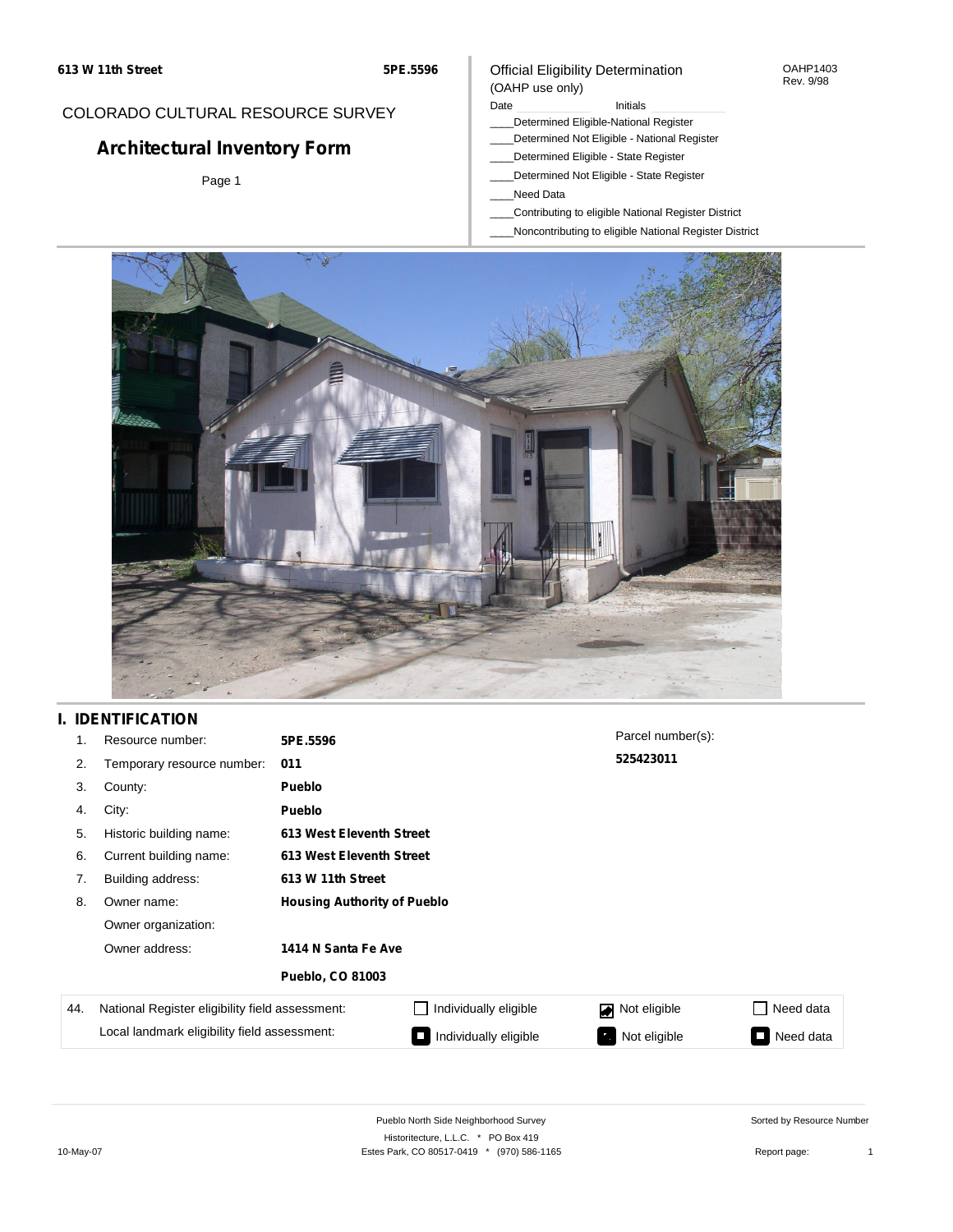Page 2

### **II. GEOGRAPHIC INFORMATION**

| 9.  | P.M.<br>6th             | Township:<br><b>20S</b><br>65W<br>Range:                                 |         |
|-----|-------------------------|--------------------------------------------------------------------------|---------|
|     | 1/4<br><b>SW</b><br>of  | of NW<br><b>SW</b><br>1/4<br>1/4<br><b>SE</b><br>of Section<br>of<br>1/4 | 25      |
|     | 10. UTM reference zone: | 13                                                                       |         |
|     | Easting:                | Northing:<br>533670                                                      | 4236440 |
| 11. | USGS quad name:         | <b>Northeast Pueblo</b><br>Scale:                                        | 7.5     |
|     | Year:                   | 1961 (Photorevised 1970 and<br>1974)                                     |         |
| 12. | $Lot(s)$ :              | Lot 12; Block 43                                                         |         |
|     | Addition:               | Year of addition:<br><b>County Addition</b>                              | 1869    |

13. Boundary description and justification:

The boundary, as described above, contains but does not exceed the land historically associated with this property.

Metes and bounds exist:

П

### **III. ARCHITECTURAL DESCRIPTION**

| 14. | Building plan (footprint, shape):    | L-Shaped Plan                                |                       |
|-----|--------------------------------------|----------------------------------------------|-----------------------|
|     | Other building plan descriptions:    |                                              |                       |
| 15. | Dimensions in feet (length x width): |                                              |                       |
| 16. | Number of stories:                   | 1                                            |                       |
| 17. | Primary external wall material(s):   | <b>Stucco</b><br><b>Wood/Vertical Siding</b> | Other wall materials: |
| 18. | Roof configuration:                  | <b>Gabled Roof/Cross Gabled Roof</b>         |                       |
|     | Other roof configurations:           |                                              |                       |
| 19. | Primary external roof material:      | <b>Asphalt Roof/Composition Roof</b>         |                       |
|     | Other roof materials:                |                                              |                       |
| 20. | Special features:                    | Fence                                        |                       |
|     |                                      | <b>Window/Glass Block</b>                    |                       |

#### 21. General architectural description:

Oriented to the south, this house rests on a pink-painted, concrete foundation. Pink-painted stucco clads the exterior walls. Vertical wood siding, also painted pink, covers the gables. Windows are generally 1-beside-1-light, sliding-sash, with white, vinyl frames and white, aluminum-frame storm windows. The westernmost window on the front (south) façade has glass-block sidelights. Metal, louvered awnings shelter to windows on the front (south) elevation. Surrounded by a black, wrought-iron railing, a 3-step, concrete stoop approaches the front door, which is located on the east end of the asymmetrical façade. It is a 6-panel, white, steel door, opening behind a brown, aluminum-frame storm door. Another doorway pierces the west elevation. A 2-step concrete stoop approaches the door from the north. It is a 6-panel, white, steel door, opening behind a brown, aluminumframe storm door. A round-roof awning, on wood brackets, shelters the door. A plate-glass sliding door is located on the north end of the east elevation. Gray-green asphalt shingles cover the cross-gabled roof, and the rafter ends are exposed but, in most **cases, capped with a fascia board. Arched, louvered attic vents pierce the gables.**

22. Architectural style: **No Style**

Other architectural styles: Building type:

**Ranch Type**

23. Landscape or special setting features:

Pueblo North Side Neighborhood Survey Historitecture, L.L.C. \* PO Box 419 10-May-07 Estes Park, CO 80517-0419 \* (970) 586-1165 Report page: 2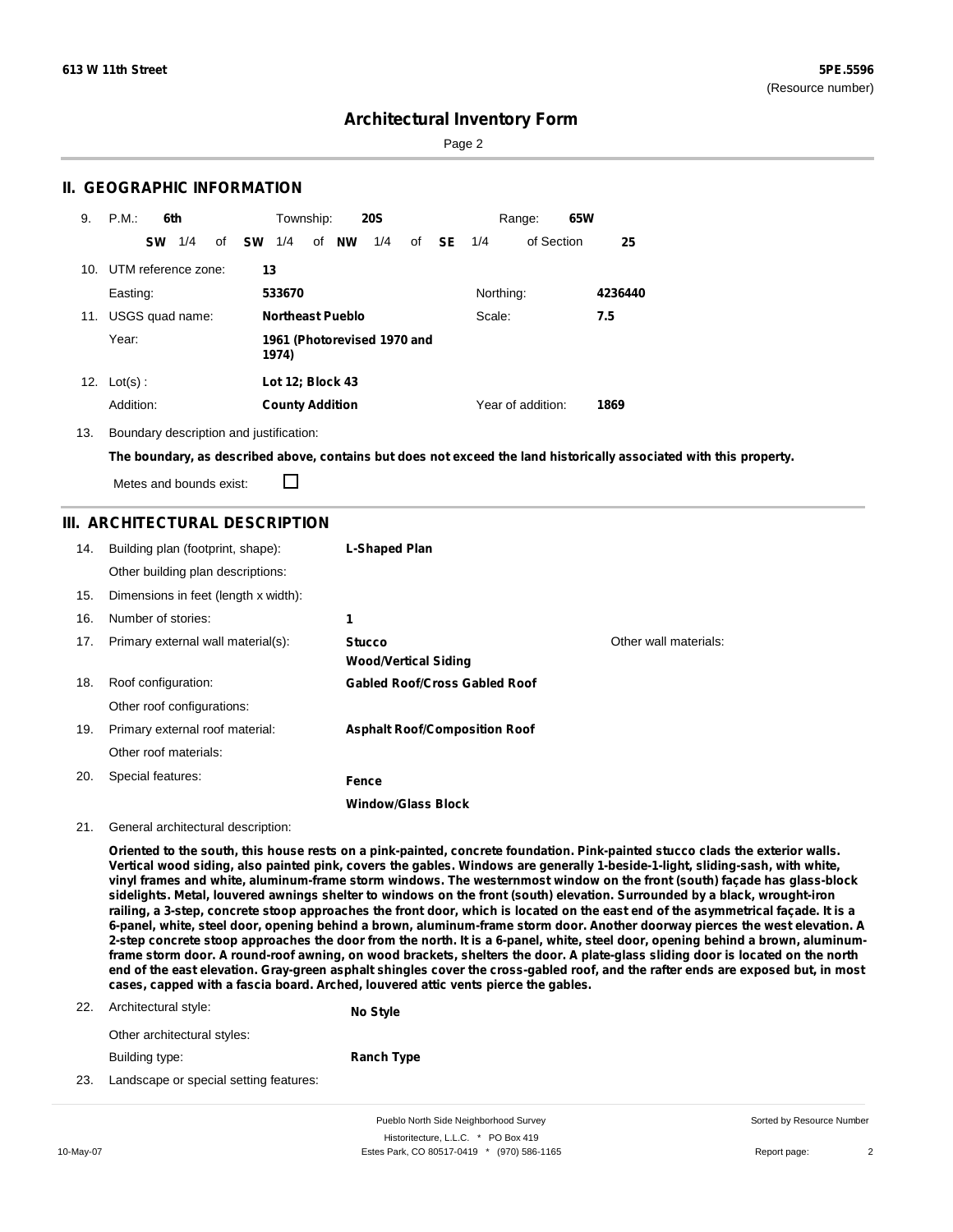Page 3

This property is located on terrain sloping downward from north to south, with an elevation of around 4,700 feet above mean sea level. The neighborhood features modest, one- and two-story houses. A grass strip, generally planted with large cottonwood or elm trees, separates the sidewalk from the street. This property is located on the north side of West 11th Street, an east-west-oriented thoroughfare. It is situated between 611 West 11th Street, to the east, and 615 West 11th Street, to the west. A planted grass yard surrounds the house. A chain-link fence encloses the backyard, while a concrete-block wall extends eastward from the northeast corner of the house. A planter of the same construction lines the front (south) of the house.

#### 24. Associated buildings, features or objects:

| 1: Type:  | Shed                                                                                                                                                                                                                                                                                                                                                                              |
|-----------|-----------------------------------------------------------------------------------------------------------------------------------------------------------------------------------------------------------------------------------------------------------------------------------------------------------------------------------------------------------------------------------|
| Describe: | A modular shed is located northeast of the house. Oriented to the south, the structure rests on<br>a concrete slab. Tan-painted particleboard sheets, with white-painted, 1-by-3-inch<br>cornerboards, clad the exterior walls. A particleboard door, opening on metal strap hinges,<br>dominates the front (south) elevation. Brown asphalt shingles cover the side gabled roof. |

#### **IV. ARCHITECTURAL HISTORY**

| 25. | Date of Construction:  | Estimate:                                                 | Actual: | 1980 |
|-----|------------------------|-----------------------------------------------------------|---------|------|
|     | Source of Information: | Warranty Deed 617586. Book 2001, page 654, 2 August 1979. |         |      |
| 26. | Architect:             | n/a                                                       |         |      |
|     | Source of information: |                                                           |         |      |
| 27. | Builder:               | unkown                                                    |         |      |
|     | Source of information: |                                                           |         |      |
| 28. | Original Owner:        | <b>Housing Authority of Pueblo</b>                        |         |      |
|     | Source of information: | Warranty Deed 617586. Book 2001, page 654, 2 August 1979. |         |      |
| 29. | Construction history:  |                                                           |         |      |

With the exception of a barn or garage located on the northern edge of the property, this lot had been vacant until the **construction of the current house in 1980. The storage shed appears to date to circa 1995.**

30. Location: **original** Date of move(s):

### **V. HISTORICAL ASSOCIATIONS**

|     | 31. Original use(s): | <b>Single Dwelling</b> |
|-----|----------------------|------------------------|
| 32. | Intermediate use(s): | <b>Single Dwelling</b> |
|     | 33. Current use(s):  | <b>Single Dwelling</b> |
|     | 34. Site type(s):    | residence              |

35. Historical background:

With the exception of a barn or garage located on the northern edge of the property, this lot had been vacant. In 1980 the Housing Authority of Pueblo constructed the current house. The authority continues to operate it as a housing unit for a low**income family.**

Sources of information: 36.

**Pueblo County Office of Tax Assessor. Property information card [internet].**

**Sanborn Fire Insurance Maps (for Pueblo, Colorado). New York: Sanborn Map and Publishing Co., 1883, 1886, 1889, 1893, 1904-05, 1904-51, and 1904-52.**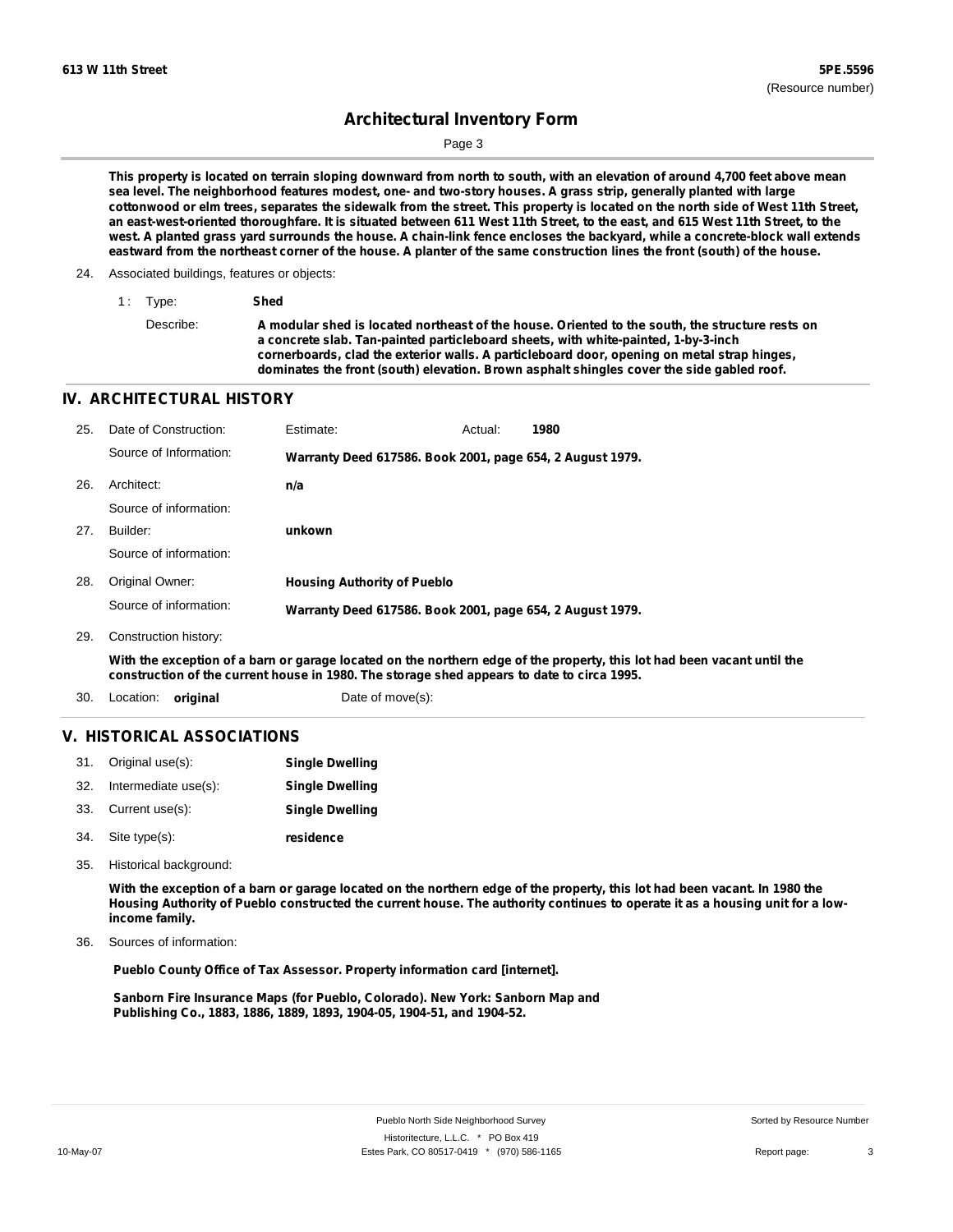Page 4

|     | <b>VI. SIGNIFICANCE</b>                                                                                                                                                                                                                                                                                                                                                                                                           |
|-----|-----------------------------------------------------------------------------------------------------------------------------------------------------------------------------------------------------------------------------------------------------------------------------------------------------------------------------------------------------------------------------------------------------------------------------------|
| 37. | Local landmark designation:<br>Yes $\Box$<br>No.<br>P.                                                                                                                                                                                                                                                                                                                                                                            |
|     | Designation authority:                                                                                                                                                                                                                                                                                                                                                                                                            |
|     | Date of designation:                                                                                                                                                                                                                                                                                                                                                                                                              |
| 38. | Applicable National Register criteria:                                                                                                                                                                                                                                                                                                                                                                                            |
|     | A. Associated with events that have made a significant contribution to the broad pattern of our history.<br>H<br>B. Associated with the lives of persons significant in our past.<br>ΙI<br>C. Embodies the distinctive characteristics of a type, period, or method of construction, or represents the work<br>П<br>of a master, or that possess high artistic values, or represents a significant and distinguished entity whose |
|     | components may lack individual distinction.                                                                                                                                                                                                                                                                                                                                                                                       |
|     | D. Has yielded, or may be likely to yield, information important in history or prehistory.                                                                                                                                                                                                                                                                                                                                        |
|     | Qualifies under Criteria Considerations A through G (see manual).<br>П                                                                                                                                                                                                                                                                                                                                                            |
|     | Does not meet any of the above National Register criteria.<br>◙                                                                                                                                                                                                                                                                                                                                                                   |
|     | <b>Pueblo Standards for Designation:</b>                                                                                                                                                                                                                                                                                                                                                                                          |
|     | 1a. History<br>Have direct association with the historical development of the city, state, or nation; or<br>$\mathcal{L}_{\mathcal{A}}$                                                                                                                                                                                                                                                                                           |
|     | <u>1b. History</u><br>Be the site of a significant historic event; or<br><b>The Second Service</b>                                                                                                                                                                                                                                                                                                                                |
|     | 1c. History<br>Have direct and substantial association with a person or group of persons who had influence on society.<br>$\blacksquare$                                                                                                                                                                                                                                                                                          |
|     | 2a. Architecture                                                                                                                                                                                                                                                                                                                                                                                                                  |
|     | Embody distinguishing characteristics of an architectural style or type; or<br>$\sim$                                                                                                                                                                                                                                                                                                                                             |
|     | 2b. Architecture                                                                                                                                                                                                                                                                                                                                                                                                                  |
|     | Be a significant example of the work of a recognized architect or master builder, or<br>$\Box$                                                                                                                                                                                                                                                                                                                                    |
|     | 2c. Architecture                                                                                                                                                                                                                                                                                                                                                                                                                  |
|     | Contain elements of architectural design, engineering, materials, craftsmanship, or artistic merit which represent a<br>о<br>significant or influential innovation;                                                                                                                                                                                                                                                               |
|     | 2d. Architecture                                                                                                                                                                                                                                                                                                                                                                                                                  |
|     | Portray the environment of a group of people or physical development of an area of the city in an era of history<br>п<br>characterized by a distinctive architectural style.                                                                                                                                                                                                                                                      |
|     | 3a. Geography                                                                                                                                                                                                                                                                                                                                                                                                                     |
|     | Have a prominent location or be an established, familiar, and orienting visual feature of the contemporary city, or                                                                                                                                                                                                                                                                                                               |
|     | 3b. Geography<br>Promote understanding and appreciation of Pueblo's environment by means of distinctive physical characteristics<br>or rarity; or                                                                                                                                                                                                                                                                                 |
|     | 3c. Geography<br>Make a special contribution to Pueblo's distinctive character.<br>$\Box$                                                                                                                                                                                                                                                                                                                                         |
|     | Not Applicable                                                                                                                                                                                                                                                                                                                                                                                                                    |
|     | Does not meet any of the above Pueblo landmark criteria.<br>$\overline{\phantom{a}}$                                                                                                                                                                                                                                                                                                                                              |
| 39. | Area(s) of Significance:<br><b>Not Applicable</b>                                                                                                                                                                                                                                                                                                                                                                                 |
| 40. | Period of Significance:<br>n/a                                                                                                                                                                                                                                                                                                                                                                                                    |
| 41. | National:<br>Level of significance:<br>State<br>Local<br>$\overline{\phantom{a}}$<br>П                                                                                                                                                                                                                                                                                                                                            |

Pueblo North Side Neighborhood Survey Historitecture, L.L.C. \* PO Box 419 10-May-07 Estes Park, CO 80517-0419 \* (970) 586-1165 Report page: 4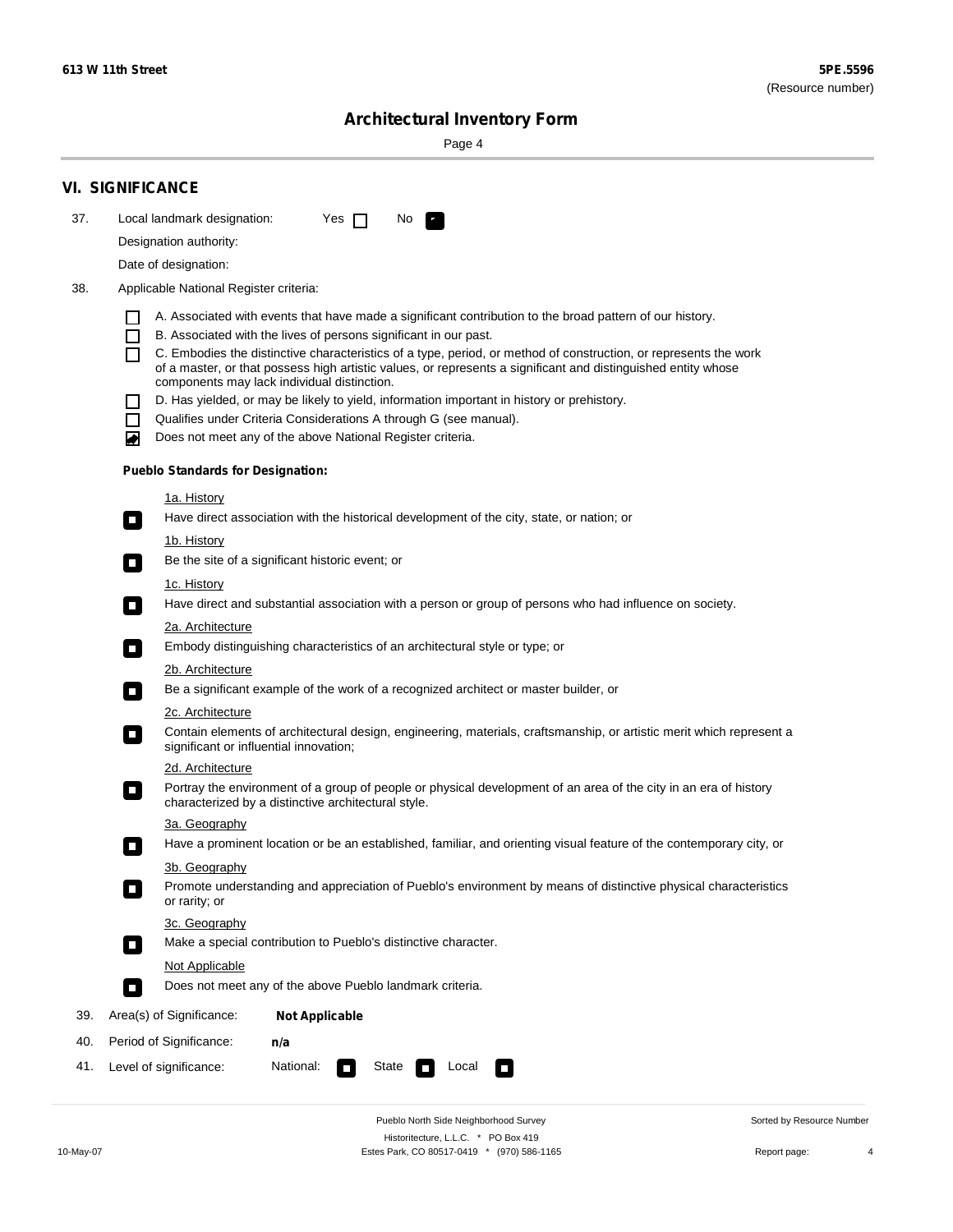Page 5

#### 42. Statement of significance:

Because this property is less than 50 years old and does not meet any of criteria considerations A through G, it is ineligible for listing in the National Register of Historic Places. Moreover, the architectural and historical significance are not to the extent that the property would qualify for individual listing in the Colorado State Register of Historic Properties or as a City of Pueblo landmark. Given its age, the property should not be considered a contributing resource within any potential historic **district.**

43. Assessment of historic physical integrity related to significance:

Constructed in 1980, the principal building on this property exhibits a high level of physical integrity relative to the seven aspects of integrity as defined by the National Park Service and the Colorado Historical Society: location, setting, design, **materials, workmanship, feeling, and association. It has not been significantly altered since its construction.**

#### **VII. NATIONAL REGISTER ELIGIBILITY ASSESSMENT**



Yes Yes m m No **Ex** 

 $N$ o  $N/A$ 

 $N/A$   $\Box$ 

If there is National Register district potential, is this building contributing:

If the building is in existing National Register district, is it contributing: 46.

#### **VIII. RECORDING INFORMATION**

| 47. | Photograph numbers): | <b>CD-ROM Photo Disc: North Side Photos</b><br>File Name(s): 11thstw613                                                |
|-----|----------------------|------------------------------------------------------------------------------------------------------------------------|
|     | Negatives filed at:  | <b>Special Collections</b><br>Robert Hoag Rawlings Public Library<br>100 East Abriendo Avenue<br>Pueblo, CO 81004-4290 |
| 48. | Report title:        | <b>Pueblo North Side Neighborhood Survey</b>                                                                           |
| 49. | $Date(s)$ :          | 04/19/05                                                                                                               |
| 50. | Recorder(s):         | <b>Adam Thomas</b>                                                                                                     |
| 51. | Organization:        | Historitecture, L.L.C.                                                                                                 |
| 52. | Address:             | <b>PO Box 419</b>                                                                                                      |
|     |                      | Estes Park, CO 80517-0419                                                                                              |
| 53. | Phone number(s):     | (970) 586-1165                                                                                                         |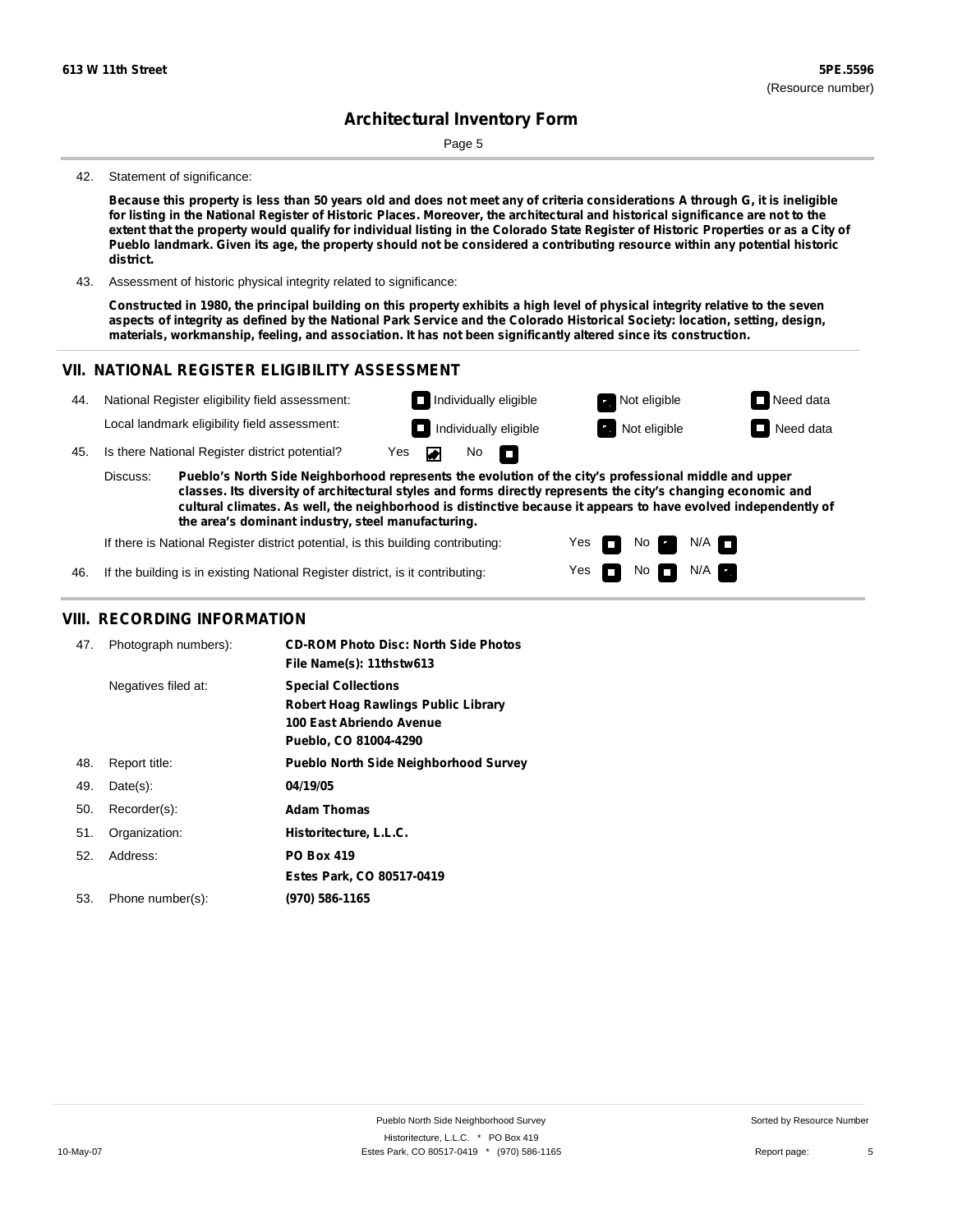Page 6